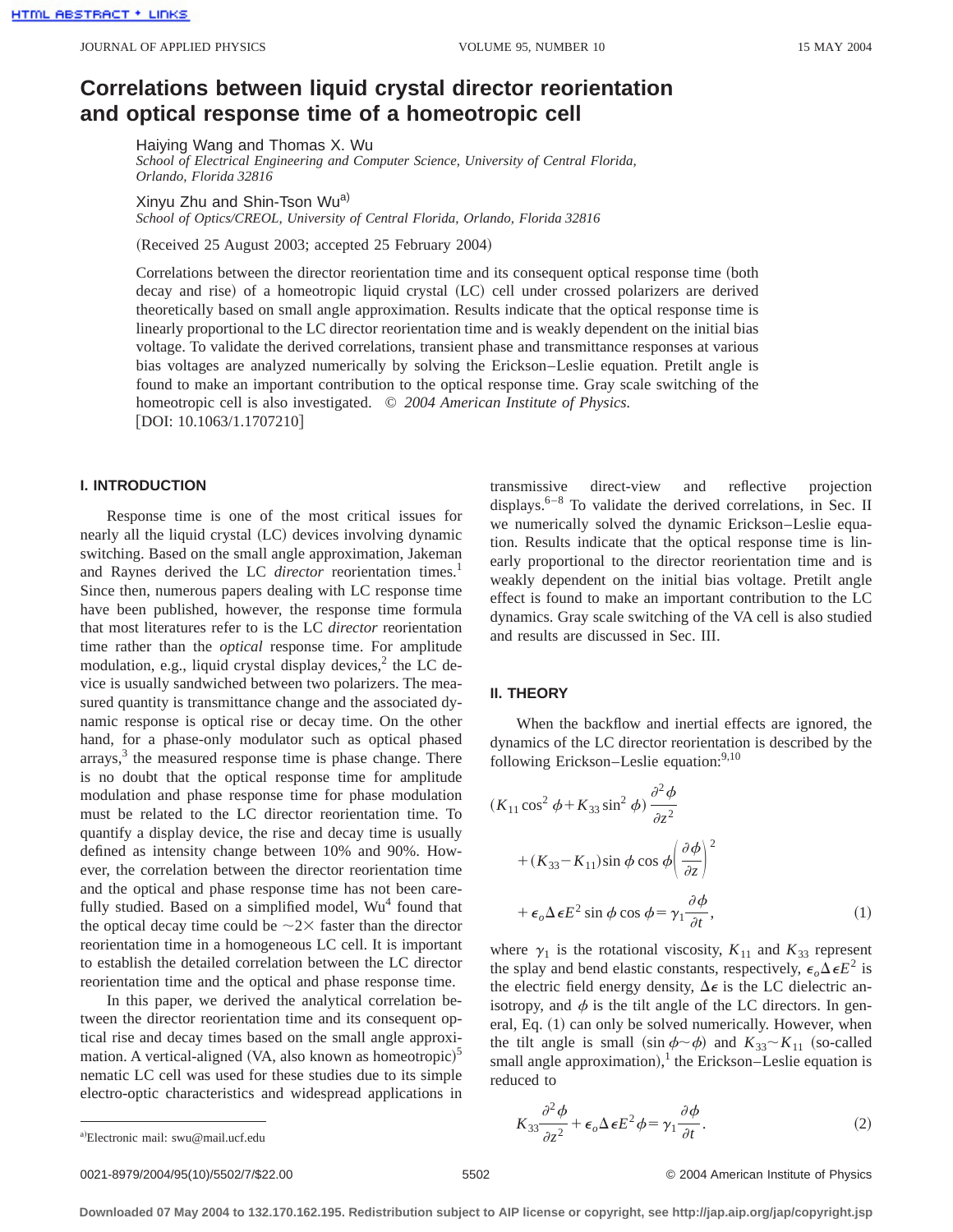Under such circumstances, both risetime and decay time have simple analytical solutions.

#### **A. Decay time**

When the electric field is switched off, i.e.,  $E=0$ , Eq.  $(2)$ is further simplified as

$$
K_{33}\frac{\partial^2 \phi}{\partial z^2} = \gamma_1 \frac{\partial \phi}{\partial t}.
$$
 (3)

The solution of Eq.  $(3)$  can be expressed as

$$
\phi(z,t) \approx \phi_m \sin\left(\frac{\pi z}{d}\right) \exp\left(-\frac{t}{\tau_o}\right) \tag{4}
$$

with

$$
\tau_o = \frac{\gamma_1 d^2}{K_{33} \pi^2},\tag{5}
$$

where  $\phi_m$  is the maximum tilt angle of the LC directors in the response of the applied voltage, *d* is the LC cell gap, *z* is the position of the oriented LC layer under discussion, and  $\tau_o$  is the LC director reorientation time (1→1/*e*). It should be pointed out that in the Erickson–Leslie equation the strong surface anchoring and zero pretilt angle at the surface boundaries are assumed. Under such conditions, the Freedericksz transition threshold exists, $^{11}$ 

$$
V_{\text{th}} = \pi \sqrt{\frac{K_{33}}{\epsilon_o \Delta \epsilon}}.\tag{6}
$$

The time-dependent phase change associated with this angle change is described as follows:

$$
\Delta(t) = \frac{2\pi}{\lambda} \int_0^d \left[ \frac{n_e n_o}{\left(n_o^2 \cos^2 \phi + n_e^2 \sin^2 \phi\right)} - n_o \right] dz, \tag{7}
$$

where  $n_e$  and  $n_o$  are the refractive indices for the extraordinary and ordinary rays, respectively.

If a VA cell is initially biased at a voltage  $(V<sub>b</sub>)$  which is not too far above  $V_{th}$ , and the voltage is removed instantaneously at  $t=0$ , the transient phase change can be approximated from Eq.  $(7)$  as<sup>12</sup>

$$
\delta(t) \approx \delta_o \exp\left(-\frac{2t}{\tau_o}\right),\tag{8}
$$

where  $\delta$ <sub>o</sub> is the net phase change from  $V = V_b$  to  $V = 0$ . From Eq. (8), the phase decay time constant  $(1 \rightarrow 1/e)$  is  $\tau_o/2$ which is  $2 \times$  faster than the LC reorientation time.

To find optical response time, we need to calculate the intensity change. The time-dependent normalized intensity change  $I(t)$  of the VA cell under crossed polarizers can be calculated using the following relationship:

$$
I(t) = \sin^2\left(\frac{\delta(t)}{2}\right).
$$
 (9)

 $I(t) = \sin^2\left(\frac{\delta_o \exp\left(-\frac{2t}{\tau_o}\right)}{2}\right).$  (10)

In a display device, two definitions of response time are encountered: optical transmittance change from 90% to 10% or from 100% to 10%. The process for correlating the optical response time to the director reorientation time is similar. Let us consider the former case first.

Based on Eq.  $(10)$ , the normalized transmittance at *t*  $=0$  has the following simple expression:

$$
I_o = \sin^2\left(\frac{\delta_o}{2}\right). \tag{11}
$$

Let us assume from  $t_1$  to  $t_2$  the transmittance decays from  $I_1 = 90\%$  to  $I_2 = 10\%$ . From Eq. (10),  $I_1$  and  $I_2$  have the following forms:

$$
I_1 = 0.9I_o = \sin^2\left(\frac{\delta_o \exp\left(-\frac{2t_1}{\tau_o}\right)}{2}\right),\tag{12}
$$

$$
I_2 = 0.1I_o = \sin^2\left(\frac{\delta_o \exp\left(-\frac{2t_2}{\tau_o}\right)}{2}\right).
$$
 (13)

Using Eqs.  $(11)$ ,  $(12)$ , and  $(13)$ , we can easily solve the optical decay time  $T_{\text{decay}}$  (90% $\rightarrow$ 10%) as follows:

$$
T_{\text{decay}} = t_2 - t_1 = \frac{\tau_o}{2} \ln \left( \frac{\sin^{-1} \left( \sqrt{0.9} \sin \left( \frac{\delta_o}{2} \right) \right)}{\sin^{-1} \left( \sqrt{0.1} \sin \left( \frac{\delta_o}{2} \right) \right)} \right).
$$
 (14)

Equation  $(14)$  correlates the optical decay time to the LC director reorientation time  $(\tau_o)$ . Similarly, the optical decay time from 100% to 10% can be derived easily and result is shown below:

$$
T_{\text{decay}} = t_1 = \frac{\tau_o}{2} \ln \left( \frac{\delta_o/2}{\sin^{-1} \left( \sqrt{0.1} \sin \left( \frac{\delta_o}{2} \right) \right)} \right). \tag{15}
$$

From Eqs.  $(14)$  and  $(15)$ , the optical decay time of a VA cell is linearly proportional to the director decay time. The initial phase retardation  $(\delta_o)$  also plays an important role, but not too substantially. The detailed numerical results will be shown in Sec. III.

## **B. Risetime**

Risetime is much more complicated to deal with than relaxation. The original small angle approximation used by Jakeman and Raynes for risetime is oversimplified.<sup>1</sup> They have assumed that the LC director's tilt angle increases exponentially with time. This approximation is valid only in a very short time regime. Blinov has considered the second order term and the fact that the LC directors will eventually reach an equilibrium stage. Thus, Eq.  $(2)$  is rewritten as<sup>13</sup>

Substituting Eq.  $(8)$  into Eq.  $(9)$ , we find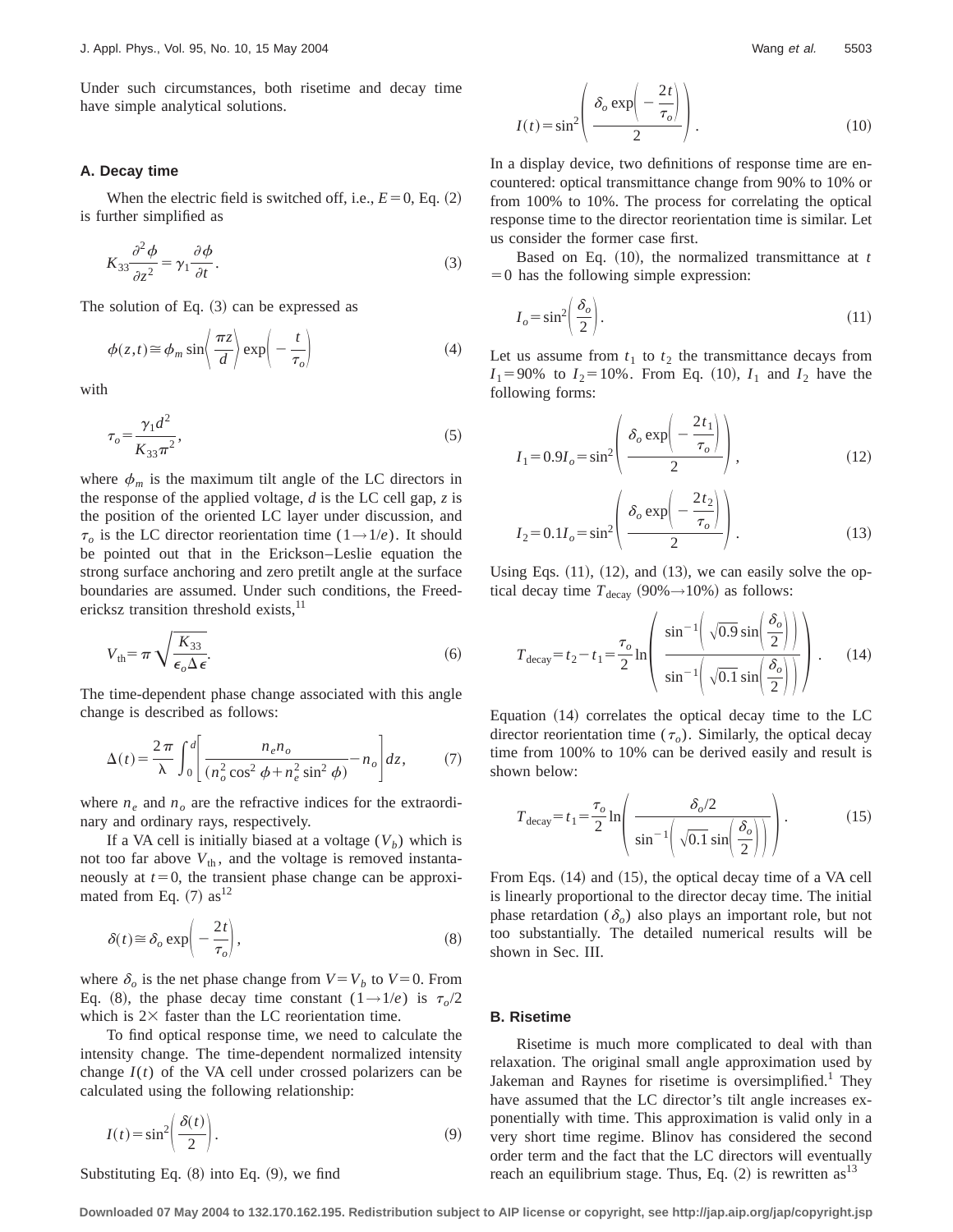$$
\xi^2 \frac{\partial^2 \phi}{\partial z^2} + \phi - \frac{1}{2} \phi^3 = \lambda \frac{\partial \phi}{\partial t},\tag{16}
$$

where

$$
\lambda = \frac{\gamma_1}{\epsilon_o \Delta \epsilon E^2},\tag{17}
$$

$$
\xi^2 = \frac{K_{33}}{\epsilon_o \Delta \epsilon E^2}.
$$
\n(18)

In Eqs.  $(17)$  and  $(18)$ , the electric field intensity *E* is expressed as

$$
E = V/d, \tag{19}
$$

where the bias voltage *V* should satisfy  $(V - V_{\text{th}})/V_{\text{th}} \le 1$ . Under such a circumstance, the solution of Eq.  $(16)$  can be approximated as

$$
\phi = \phi_m(t) \sin\left(\frac{\pi z}{d}\right). \tag{20}
$$

Substituting Eq.  $(20)$  to Eq.  $(16)$ , we obtain

$$
\left[1 - \left(\frac{V_{\text{th}}}{V}\right)^2\right]\phi_m - \frac{\phi_m^3}{2} = \lambda \frac{d\phi_m}{dt}.
$$
 (21)

Equation  $(21)$  has following solution:

$$
\phi_m^2 = \frac{\phi_\infty^2}{1 + \left[\frac{\phi_\infty^2}{\phi_o^2} - 1\right] \exp\left(-\frac{2t}{\tau_r}\right)},\tag{22}
$$

where  $\phi_{\infty} = \phi(t \rightarrow \infty)$  is the steady-state value of  $\phi_m$  corresponding to the biased voltage,  $\phi_o = \phi(t=0)$  is the initial directors fluctuation, and  $\tau_r$  is the directors risetime,

$$
\tau_r = \frac{\gamma_1}{\left|\epsilon_o |\Delta \epsilon| E^2 - \frac{\pi^2}{d^2} K\right|} = \frac{\tau_o}{\left|\left(\frac{V}{V_{\text{th}}}\right)^2 - 1\right|}.
$$
\n(23)

Under small angle approximation, the transient phase change is obtained as

$$
\delta(t) \approx \frac{\delta_o}{1 + \left[\frac{\phi_\infty^2}{\phi_o^2} - 1\right] \exp\left(-\frac{2t}{\tau_r}\right)},\tag{24}
$$

where  $\delta$ <sub>o</sub> is the total phase change from the voltage-off state to the voltage-on state. By substituting Eq.  $(24)$  into Eq.  $(8)$ , we obtain the transient transmittance state

$$
I(t) = \sin^2\left(\frac{\delta_o/2}{1 + \left[\frac{\phi_\infty^2}{\phi_o^2} - 1\right] \exp\left(-\frac{2t}{\tau_r}\right)}\right). \tag{25}
$$

At  $t \rightarrow \infty$ , the exponential term in Eq. (25) vanishes and  $I(t)$ reaches a plateau

$$
I(\infty) = \sin^2 \left( \frac{\delta_o}{2} \right). \tag{26}
$$



FIG. 1. The VA cell used for this study. The LC cell is sandwiched between crossed polarizers. The inner side of each glass substrate is coated with a thin layer of indium-tin-oxide and polyimide for producing homeotropic alignment. The LC has a small pretilt angle.

To solve the optical risetime, let us assume the transmittance rises from  $I_1$  to  $I_2$  as the time increases from  $t_1$  to  $t_2$ . Substituting  $t_1$  and  $t_2$  to Eq. (25), we obtain the corresponding transmittance at 10% and 90%:

$$
I_1 = 0.1I_o = \sin^2\left(\frac{\delta_o/2}{1 + \left[\frac{\phi_{\infty}^2}{\phi_o^2} - 1\right] \exp\left(-\frac{2t_1}{\tau_r}\right)}\right),\qquad(27)
$$

$$
I_2 = 0.9I_o = \sin^2\left(\frac{\delta_o/2}{1 + \left[\frac{\phi_{\infty}^2}{\phi_o^2} - 1\right] \exp\left(-\frac{2t_2}{\tau_r}\right)}\right).
$$

By solving  $t_1$  and  $t_2$  from Eqs.  $(27)$  and  $(28)$ , we derive the optical risetime  $T_{\text{rise}}$  (10% $\rightarrow$ 90%) as

$$
T_{\rm rise} \texttt{=} t_2 \texttt{-} t_1
$$

$$
= \frac{1}{2} \frac{\tau_o}{\left| \left(\frac{V}{V_{\text{th}}} \right)^2 - 1 \right|} \ln \left| \frac{\frac{\delta_o/2}{\sin^{-1} \left( \sqrt{0.1} \sin \left( \frac{\delta_o}{2} \right) \right)} - 1}{\frac{\delta_o/2}{\sin^{-1} \left( \sqrt{0.9} \sin \left( \frac{\delta_o}{2} \right) \right)} - 1} \right|.
$$
(29)

Equation  $(29)$  correlates the optical risetime  $(T_{\text{rise}})$  to the commonly used director risetime  $(\tau_r)$  as described in Eq.  $(23)$ . Basically, it is a linear relationship except for the additional logarithm term of the phase dependence. As will be discussed in Sec. III, this phase dependence is relatively modest.

#### **III. RESULTS AND DISCUSSIONS**

To validate Eqs.  $(14)$  and  $(29)$ , we numerically solve Eq.  $(1)$  using the finite element method (FEM).<sup>14</sup> Once the LC director distribution is obtained, we then use the extended Jones matrix method<sup>15,16</sup> to calculate the transient phase change  $\delta(t)$ . Figure 1 shows the system configuration of the VA LC under study. A commercial Merck negative nematic MLC-6608 mixture was used in our computer simulations. The material parameters of MLC 6608 are:  $n<sub>o</sub> = 1.4748$ ,  $n<sub>e</sub>$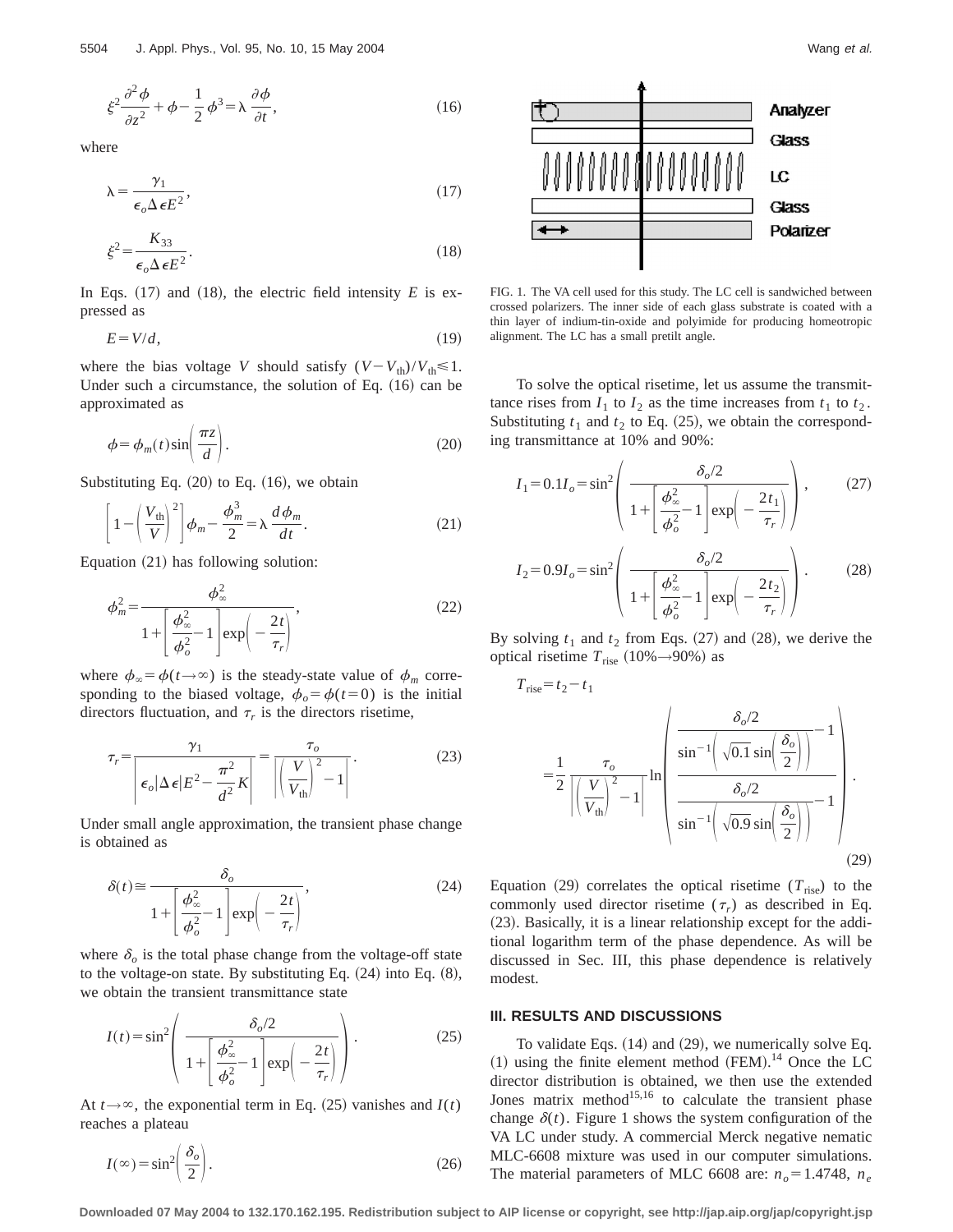

FIG. 2. The simulated voltage-dependent transmittance of a VA cell at  $\lambda$ =550 nm with three different pretilt angles,  $\alpha$ =0.01° (dashed line), 2° (solid line), and  $5^\circ$  (dashed–dotted line). The parameters used for simulations are listed.

=1.5578, the dielectric anisotropy  $\Delta \epsilon$ = -4.2, the rotational viscosity  $\gamma_1 = 186$  mPas at 20 °C, the splay elastic constant  $k_{11}$ =16.7×10<sup>-12</sup> N, twist elastic constant  $k_{22}$ =7.0  $\times 10^{-12}$  N, and bend elastic constant  $k_{33} = 18.1 \times 10^{-12}$  N. The buffing induced pretilt angle is assumed to be 2° from surface normal unless otherwise mentioned.

For a thin-film-transistor liquid crystal display using transmissive VA cell, the on-state voltage is preferred to be restricted to  $\sim$  5  $V_{\rm rms}$  for the interest of low power consumption. Therefore, we choose  $d\Delta n = 0.7\lambda$ , which is slightly larger than the required half-wave phase retardation in order to reduce the on-state voltage. By using MLC-6608, the corresponding cell gap is  $d=4.64 \mu m$  and the total phase retardation is  $\delta=1.4$   $\pi$  at  $\lambda=550$  nm. Based on Eq. (15), the threshold voltage  $V_{th}$  is calculated to be 2.19  $V_{rms}$ . At the first transmission peak (i.e.,  $\delta = \pi$ ),  $V = 2.146 V_{th}$ . We have also studied the response time between gray scales.

#### **A. Pretilt angle effect**

For a VA cell, pretilt angle  $(\alpha)$  affects the device contrast ratio and response time. Here, we define pretilt angle as the angle of the LC directors deviated from cell normal. If  $\alpha=0$ , it implies that the LC directors are aligned perpendicular to the substrate surfaces. Figure 2 plots the voltage-dependent transmittance (or called VT curve) at  $\alpha=0.01^{\circ}$ , 2°, and 5°. Please note that  $\tau$ <sub>o</sub> was derived by assuming  $\alpha$ =0. However, in a real LC device a small pretilt angle is required for LC directors to relax back without creating domains. Therefore, we use  $\alpha=0.01^{\circ}$  to animate the results for  $\alpha=0$ . As the pretilt angle deviates from the cell normal, the threshold behavior is gradually smeared and the turn-on voltage is decreased. We have calculated the quantitative LC director reorientation time and optical response time at various voltages for different pretilt angles. However, it will be tedious to tabulate all the results here. To find the tendency while not losing generality, we choose the simulation results with  $\alpha=0.01^{\circ}$  and  $2^{\circ}$ , as shown in Tables I and II, respectively. From Table I, the phase decay time data (the  $t_p / \tau_o$  column)

TABLE I. Simulation results of phase decay time and optical decay time at different voltages of a VA cell. LC: MLC-6608,  $d=4.64 \mu$ m, pretilt angle  $\alpha$ =0.01° and *V*<sub>th</sub>=2.19 *V*<sub>rms</sub>. Here,  $t_p$  is the phase decay time,  $T_{\text{decay}}$  is the optical decay time, and  $\tau_o$  = 22.4 ms is the director's decay time as defined in Eq.  $(5)$ .

| Voltage<br>$(V_{\rm rms})$ | $V\!/V_{\rm th}$ | Phase<br>$(\pi)$ | $t_p(1 \rightarrow 1/e^2)$<br>(ms) | $t_p/\tau_o$ | $T_{\text{decay}}(90\rightarrow10\%)$<br>(ms) | $T_{\text{decay}}/\tau_o$ |
|----------------------------|------------------|------------------|------------------------------------|--------------|-----------------------------------------------|---------------------------|
| 2.30                       | 1.05             | 0.0640           | 22.6                               | 1.01         | 15.1                                          | 0.67                      |
| 2.40                       | 1.10             | 0.1239           | 22.8                               | 1.02         | 14.2                                          | 0.63                      |
| 2.50                       | 1.14             | 0.1846           | 23.0                               | 1.03         | 14.0                                          | 0.62                      |
| 2.60                       | 1.19             | 0.2452           | 23.3                               | 1.04         | 14.0                                          | 0.62                      |
| 2.80                       | 1.28             | 0.3625           | 23.7                               | 1.06         | 14.5                                          | 0.65                      |
| 2.90                       | 1.32             | 0.4181           | 24.0                               | 1.07         | 14.7                                          | 0.66                      |
| 3.00                       | 1.37             | 0.4709           | 24.3                               | 1.08         | 15.1                                          | 0.67                      |
| 3.20                       | 1.46             | 0.5675           | 24.8                               | 1.11         | 15.9                                          | 0.71                      |
| 3.50                       | 1.60             | 0.6892           | 25.5                               | 1.14         | 17.0                                          | 0.76                      |
| 3.70                       | 1.69             | 0.7558           | 25.9                               | 1.16         | 17.7                                          | 0.79                      |
| 4.00                       | 1.83             | 0.8375           | 26.5                               | 1.18         | 18.4                                          | 0.82                      |
| 4.40                       | 2.01             | 0.9199           | 27.2                               | 1.21         | 19.2                                          | 0.86                      |
| 4.70                       | 2.15             | 0.9672           | 27.6                               | 1.23         | 19.5                                          | 0.87                      |

agree with the LC director decay time quite well in the low voltage regime. Here, to compare with  $\tau$ <sub>o</sub>, we simply calculated the phase decay from 1 to  $1/e^2$  [Eq.  $(8)$ ]. As the voltage increases, the  $t_p/\tau_o$  ratio gradually deviates from unity. At  $V/V_{\text{th}} \sim 1.6$ ,  $t_p/\tau_o$  increases by  $\sim 14\%$ . At  $\delta \sim \pi$ , the phase decay time is  $\sim$ 23% longer than  $\tau$ <sub>o</sub>. On the other hand, the optical decay time (from  $90\%$  to  $10\%$ ) remains relatively constant  $(T_{\text{decay}} / \tau_o \sim 0.65 \pm 0.03)$  in the  $V_{\text{th}} < V < 1.4V_{\text{th}}$  regime. As the voltage increases to  $V/V_{\text{th}} \sim 2.15$ ,  $T_{\text{decay}} / \tau_o$  increases to 0.87.

Table II shows the calculated results for  $\alpha=2^{\circ}$ . A similar trend as that of  $\alpha=0.01^{\circ}$  is still observed except that both phase and optical decay times are somewhat slower. The theoretical director decay time  $\tau_o$  is assumed unchanged. The slower phase and optical decay time is believed to originate from the slightly weaker restoring elastic torque due to the increased pretilt angle.

Figures  $3(a)$  and  $3(b)$  plot the calculated optical decay time  $(90\% \rightarrow 10\%)$  and risetime  $(10\rightarrow 90\%)$ , respectively, as a function of  $V/V_{th}$  at  $\alpha=1^{\circ}$ ,  $2^{\circ}$ ,  $3^{\circ}$ , and  $5^{\circ}$  pretilt angles. The Erickson–Leslie equation was used for these calculations. In general, at a given  $V/V_{th}$  a smaller pretilt angle would lead to

TABLE II. Same as Table I except the pretilt angle  $\alpha=2^{\circ}$ .

| Voltage         |                   | Phase   | $t_p(1 \rightarrow 1/e^2)$ |              | $T_{\text{decay}}(90\rightarrow10\%)$ |                           |
|-----------------|-------------------|---------|----------------------------|--------------|---------------------------------------|---------------------------|
| $(V_{\rm rms})$ | $V/V_{\text{th}}$ | $(\pi)$ | (ms)                       | $t_p/\tau_o$ | (ms)                                  | $T_{\text{decay}}/\tau_o$ |
| 2.30            | 1.05              | 0.1425  | 26.4                       | 1.18         | 16.1                                  | 0.72                      |
| 2.40            | 1.10              | 0.1958  | 26.1                       | 1.17         | 15.7                                  | 0.70                      |
| 2.50            | 1.14              | 0.2516  | 26.0                       | 1.16         | 15.5                                  | 0.69                      |
| 2.60            | 1.19              | 0.3081  | 26.0                       | 1.16         | 15.6                                  | 0.70                      |
| 2.80            | 1.28              | 0.4184  | 26.1                       | 1.17         | 15.9                                  | 0.71                      |
| 2.90            | 1.32              | 0.4706  | 26.3                       | 1.17         | 16.3                                  | 0.73                      |
| 3.00            | 1.37              | 0.5202  | 26.4                       | 1.18         | 16.5                                  | 0.74                      |
| 3.20            | 1.46              | 0.6108  | 26.8                       | 1.20         | 17.3                                  | 0.77                      |
| 3.50            | 1.60              | 0.7246  | 27.3                       | 1.22         | 18.4                                  | 0.82                      |
| 3.70            | 1.69              | 0.7869  | 27.7                       | 1.24         | 19.0                                  | 0.85                      |
| 4.00            | 1.83              | 0.8632  | 28.2                       | 1.26         | 19.8                                  | 0.88                      |
| 4.40            | 2.01              | 0.9404  | 28.9                       | 1.29         | 20.3                                  | 0.91                      |
| 4.70            | 2.15              | 0.9849  | 29.3                       | 1.31         | 20.5                                  | 0.92                      |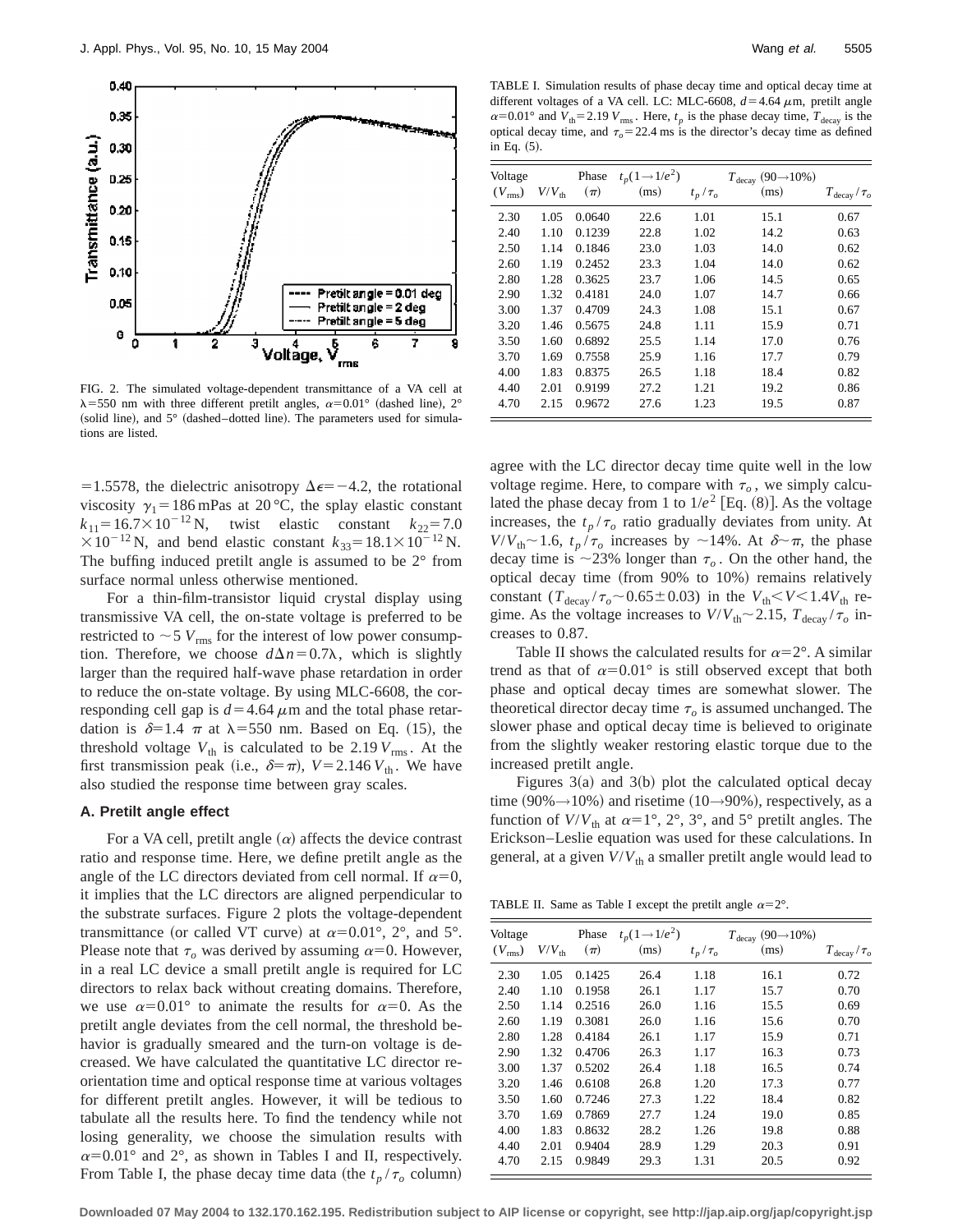

FIG. 3. (a) Optical decay time  $(90\% \rightarrow 10\%)$  and (b) risetime  $(10\% \rightarrow 90\%)$  as a function of  $V/V_{th}$  at four different pretilt angles,  $\alpha=1^\circ$ ,  $2^\circ$ ,  $3^\circ$ , and  $5^\circ$ .

a faster decay time but slower risetime. In the vicinity of threshold, the risetime is particularly slow, as described in Eq.  $(23)$ . As the voltage increases, the optical risetime is decreased rapidly. At  $V \sim 2.2V_{th}$  (peak transmittance), the risetime is reduced to  $\sim$ 10 ms.

Strictly speaking, the threshold behavior exists only when the pretilt angle is zero. However, in most LC devices a nonzero pretilt angle is required in order to avoid domain formation during molecular reorientation. The free relaxation time  $\tau_o$  is derived based on the assumptions that  $\alpha=0$  and the applied voltage is not too far above the threshold. In reality, these assumptions may not be valid. Taking into account the pretilt angle effect, we modify the free relax time according to the following equation:

$$
\tau_o^* = \beta \tau_o, \tag{30}
$$

where  $\tau_o$  is the free relaxation time when pretilt angle is zero, and can be calculated according to Eq.  $(5)$ . In Eq.  $(30)$ ,  $\beta$  is dependent on the pretilt angle. Since most of display cells have a pretilt angle, this correction factor is necessary to match theory with experimental results.<sup>17</sup> We have used the Erickson–Leslie equation to calculate the LC response time including pretilt angle effect but without using the small angle approximation. The  $\beta$  values we found are listed in Table III. At a very small pretilt angle  $\alpha \sim 0.01^{\circ}$ ,  $\tau_o^* \sim \tau_o$ ; i.e., the correction factor  $\beta=1$ , as expected. As the pretilt angle increases,  $\beta$  gradually increases. At  $\alpha=5^{\circ}$ ,  $\beta$  is found to be higher than the ideal value, which is unity, by nearly 30%.

The pretilt angle is dependent on the polyimide alignment layer, rubbing strength, and LC material employed.<sup>18,19</sup> For a given polyimide alignment layer, different LC materi-

TABLE III. Pretilt angle effect on the LC director's decay time  $\tau_o^*$ .

| Pretilt angle $\alpha$ <sup>(°)</sup> | $\tau_o^*/\tau_o$ |
|---------------------------------------|-------------------|
| 0.01                                  |                   |
|                                       | 1.10              |
| 2                                     | 1.16              |
| 3                                     | 1.21              |
|                                       | 1.30              |
|                                       |                   |

als may have a slightly different pretilt angle depending on the molecular interactions. The typical pretilt angle for a VA cell is  $\sim$ 2°. Thus,  $\beta$   $\sim$  1.16 has been taking into consideration whenever we calculated the response time of a VA cell with  $\alpha=2^{\circ}$ .

## **B. Gray scale switching**

The beauty of a nematic LCD is that it has natural gray scales. Each primary color (red, green, and blue) can display 8-bits gray scales. Thus, a full-color display with 16 million colors can be obtained. To investigate gray scale switching, we divide the voltage-dependent transmittance curve into eight equal intensity gray levels, as shown in Fig. 4. Level 1 represents the dark state and level 8 for the brightest state. The maximum transmission shown in Fig. 4 is 35% after taking the absorption of the polarizer and analyzer into consideration.

Table IV lists the calculated optical response time using the finite element and finite difference time domain methods for both decay and rise processes of the eight-level gray scales. The data in the right top triangle represent the rise time, while the left bottom are the decay time. The risetime from gray level 1 to 2 is the slowest because the applied



FIG. 4. The eight gray levels of the VA cell at  $\lambda$ =550 nm LC: MLC-6608,  $d=4.64 \mu$ m and pretilt angle  $\alpha=2^{\circ}$ .

**Downloaded 07 May 2004 to 132.170.162.195. Redistribution subject to AIP license or copyright, see http://jap.aip.org/jap/copyright.jsp**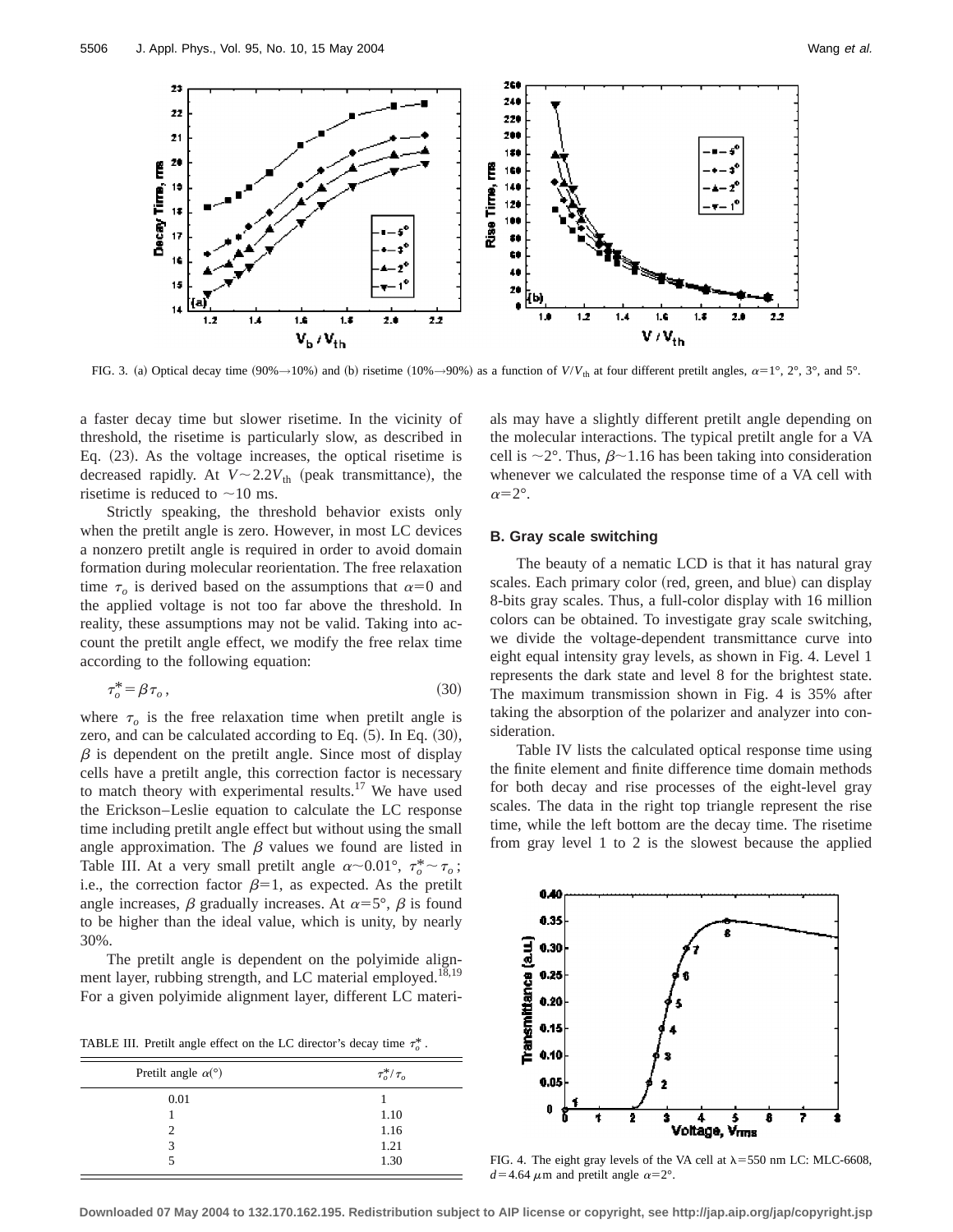TABLE IV. The calculated eight gray level optical risetime  $(10\% \rightarrow 90\%)$ and decay time  $(90\% \rightarrow 10\%)$  of the VA cell shown in Fig. 4.

|                |   | Risetime, ms |       |      |      |      |      |      |      |
|----------------|---|--------------|-------|------|------|------|------|------|------|
|                |   |              | 2     | 3    | 4    | 5    | 6    | 7    | 8    |
| Decay time, ms |   |              | 124.5 | 90.7 | 72.1 | 58   | 45.7 | 33.1 | 11.3 |
|                | 2 | 15.5         |       | 69.4 | 58.9 | 49.2 | 39.8 | 29.2 | 9.6  |
|                | 3 | 15.7         | 70.8  |      | 53.6 | 45.5 | 37.1 | 27.5 | 8.6  |
|                | 4 | 16.1         | 64.4  | 57.5 |      | 43.4 | 35.7 | 26.6 | 8    |
|                | 5 | 16.7         | 60.2  | 54.7 | 48.5 |      | 34.9 | 26.2 | 7.4  |
|                | 6 | 17.5         | 57.4  | 52.9 | 47.4 | 41.3 |      | 26.2 | 7.0  |
|                | 7 | 18.6         | 55.8  | 52.1 | 47.1 | 41.6 | 35.2 |      | 6.4  |
|                | 8 | 20.5         | 55.9  | 53   | 48.7 | 43.8 | 38.3 | 31.3 |      |

voltage is so close to the threshold voltage. In a VA cell, gray scale  $1\rightarrow 2$  represents the switching from the darkest state to the second darkest state. Although it is slow, it is forgiven because human eye could not resolve this change too well. In the high voltage regime, gray scale switching is relatively fast. The actual switching time depends on the cell gap and viscoelastic coefficient ( $\gamma_1 / K_{33}$ ) of the LC material employed. To improve the switching speed between gray levels, the overdrive and undershoot method has been proposed and implemented in real display devices.<sup>20,21</sup> The data in the first row and the first column will be further used in our correlation.

# **C. Detailed correlations**

In this section, we show the detailed simulation results between the director reorientation time and optical response time. The Erickson–Leslie equation was used for these calculations. A good correlation between the LC director reorientation time and optical response time is found.

## **1. Decay time**

In the small angle approximation, one of the important assumptions is  $sin(\theta) \sim \theta$ . Under such a circumstance, the analytical form of LC director reorientation time constant  $\tau_o$ can be derived. However, the LC director reorientation time is difficult to measure directly in an experiment. For display applications, the optical response time is a more practical term. How to correlate the LC director reorientation time to the measurable optical response time is an important task.

Figure 5(a) depicts the director distribution ( $\phi(z)$ ) as a function of normalized cell gap  $(z/d)$  at  $V \sim 1.37 V_{th}$ . Although the voltage is not too high from threshold, a large director deformation has already occurred. In the middle layer, the maximum director tilt angle  $(\phi_m)$  has reached  $\sim$ 53°. Therefore, it is difficult to foresee whether the small angle approximation still holds. If it does, then Eq.  $(8)$ should be valid and  $\ln[\delta_o/\delta(t)]$  should be a linear function of time with slope equal to  $2/\tau_o$ . From the slope measurement,  $\tau$ <sub>o</sub> can be extracted.

In experiment, the VA cell sandwiched between crossed polarizers is biased at a voltage  $V_b$ . When the LC cell relaxes from  $V_b$  to 0, the total phase change is  $\delta_o$ . For a VA cell intended for intensity modulation,  $\delta_{\alpha} \leq \pi$ . When the voltage is released instantaneously at  $t=0$ , the timedependent transmittance is recorded. This time-dependent transmittance can be converted to the transient phase decay described by  $\delta(t)$ . Figure 5(b) plots the calculated ln[ $\delta_0 / \delta(t)$ ] as a function of time for the VA cell. Indeed, a straight line with slope of 0.0755/ms is obtained. Based on this slope,  $\tau_o$ =26.5 ms is found. Using the LC parameters, we find  $\tau_o$  $=$  22.4 ms from Eq. (5) and  $\tau_o^*$  = 26 ms from Eq. (28) with  $\beta$ =1.16 because of the 2° pretilt angle. The agreement between the small angle approximation and the Erickson– Leslie equation is amazingly good in this case.

Next, we validate the correlation between the optical decay time ( $T_{\text{decay}}$ ) and the director's decay time ( $\tau_o$ ), as expressed in Eq.  $(14)$ . If we neglect the logarithm term, then  $T_{\text{decay}} = 0.5\tau_o$ ; the observed optical response time is 2× shorter than that of the LC director decay time. With the phase-dependent term included, the change is still not too significant. Figure 6 plots  $T_{\text{decay}} / \tau_o$  at different  $\delta_o$ , as described in Eq.  $(14)$ . In Fig. 6, circles represent the simulation results using the Erickson–Leslie equation, while the solid line represents the small angle approximation. In the small



FIG. 5. (a) The calculated LC director distribution  $\phi(z)$  as a function of normalized cell gap  $(z/d)$ . (b) Time-dependent ln[ $\delta_0/\delta(t)$ ] of the VA cell. Dots are calculated data and solid line is the fitting curve. From the slope of the straight line,  $\tau_o^*$  is found to be  $\sim$  26 ms.